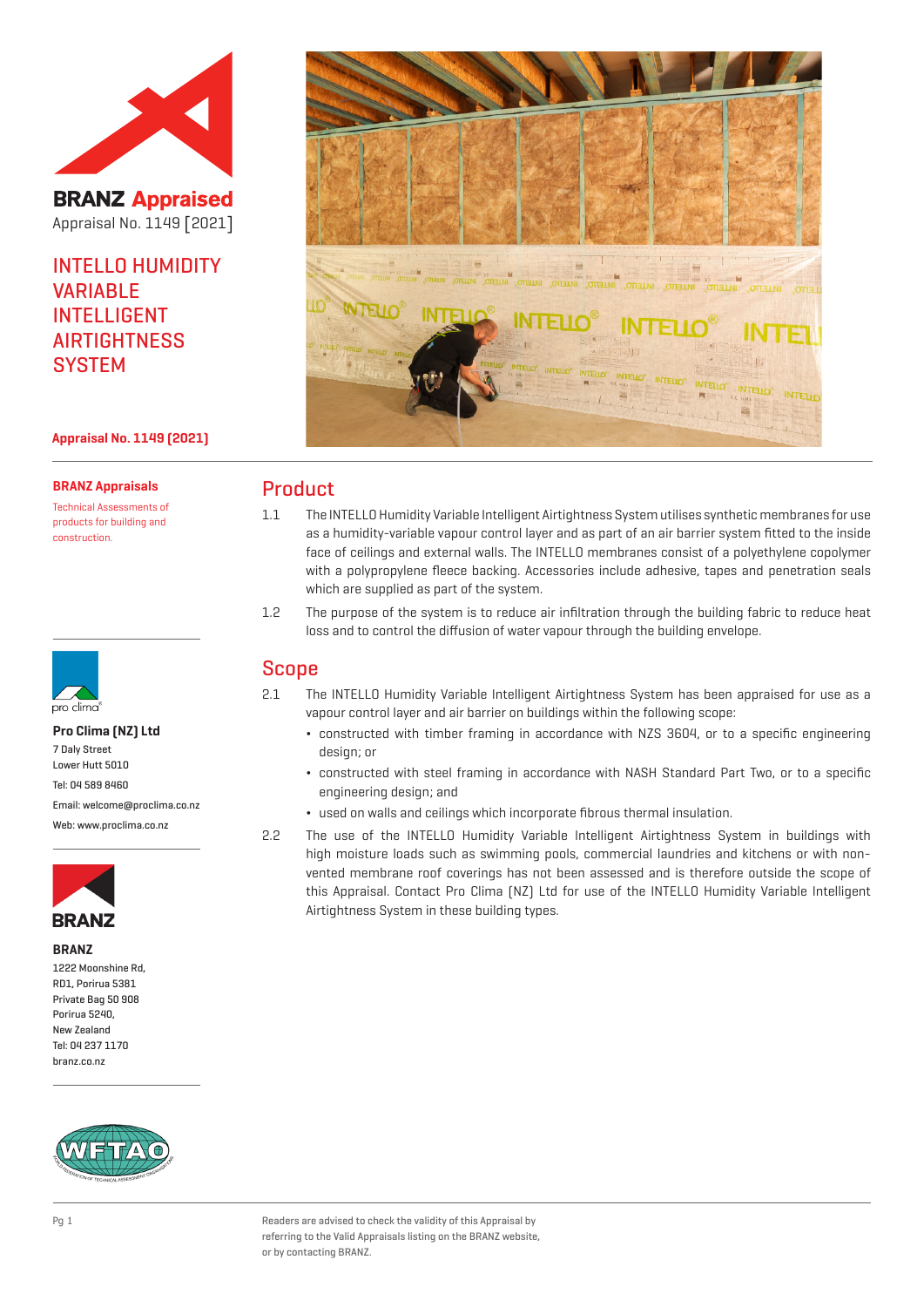

Appraisal No. 1149 [2021]

**BRANZ Appraised** 



## Building Regulations

## **New Zealand Building Code (NZBC)**

3.1 In the opinion of BRANZ, INTELLO Humidity Variable Intelligent Airtightness System, if used, designed, installed and maintained in accordance with the statements and conditions of this Appraisal, will meet, or contribute to meeting the following provisions of the NZBC:

**Clause B2 DURABILITY:** Performance B2.3.1 (a) not less than 50 years, B2.3.1 (b) 15 years and B2.3.2. The INTELLO Humidity Variable Intelligent Airtightness System will meet these requirements. See Paragraphs 9.1 and 9.2.

**Clause E3 INTERNAL MOISTURE:** Performance E3.3.1. When used with an adequate combination of thermal resistance, ventilation and space temperature in habitable spaces, the INTELLO Humidity Variable Intelligent Airtightness System will contribute to meeting this requirement. See Paragraphs 12.1-12.3.

**Clause F2 HAZARDOUS BUILDING MATERIALS:** Performance F2.3.1. The INTELLO Humidity Variable Intelligent Airtightness System meets this requirement.

**Clause H1 ENERGY EFFICIENCY:** Performance H1.3.1(b), limiting uncontrollable airflow. The INTELLO Humidity Variable Intelligent Airtightness System will contribute to meeting this requirement. See Paragraph 15.1.

## Technical Specification

- 4.1 INTELLO membranes consist of a polyethylene copolymer with a polypropylene fleece backing and have a mass of 85  $g/m^2$ . INTELLO PLUS is the same base product with the addition of a polypropylene reinforcing mesh. Its overall mass is  $110$  g/m<sup>2</sup>.
- 4.2 The products are supplied in rolls 1.5 m wide x 20 m and 50 m long, and 3 m wide x 50 m long. The products are coloured white and are printed with the INTELLO or INTELLO PLUS logo repeated along the length of the roll. The rolls are wrapped in clear polythene film.

#### **Accessories**

- 4.3 Accessories used with the INTELLO Humidity Variable Intelligent Airtightness System which are supplied by Pro Clima (NZ) Ltd are:
	- ¬ INTELLO PLUS CONNECTION STRIP strips of INTELLO PLUS, 300 mm wide x 50 m long.
	- $\cdot$  TESCON VANA Multi-purpose adhesive tape self-adhesive tape supplied in rolls 60 mm wide x 30 m long. Alternatively, TESCON EXTORA can be used.
	- ¬ TESCON PROFIL Corner sealing tape self-adhesive tape supplied in rolls 60 mm wide x 30 m long. Alternatively, TESCON EXTORA PROFIL can be used.
	- ¬ ROFLEX and KAFLEX a range of sealing grommets manufactured of flexible EPDM.
	- PRESSFIX Tool an application tool to aid installation of the tapes.
	- ¬ ORCON CLASSIC Multi-purpose liquid adhesive supplied in 310 ml cartridges and 600 ml sausages.
	- TESCON PRIMER RP a white acrylic primer supplied in 1 L bottles.
	- ¬ INSTAABOX Installation box for sealing behind electrical flush boxes 320 mm high x 190 mm wide x 55 mm deep moulded polyethylene box.
	- ¬ CONTEGA IQ Window and Door Connection Strips self-adhesive tapes supplied in rolls 90 mm wide x 30 m long, with either 1 or 2 self-adhesive strips.
- 4.4 Accessories used with the INTELLO Humidity Variable Intelligent Airtightness System which are supplied by the installer are:
	- ¬ Membrane fixings zinc-plated or stainless steel staples with a 8-10 mm crown width and 8 mm long legs.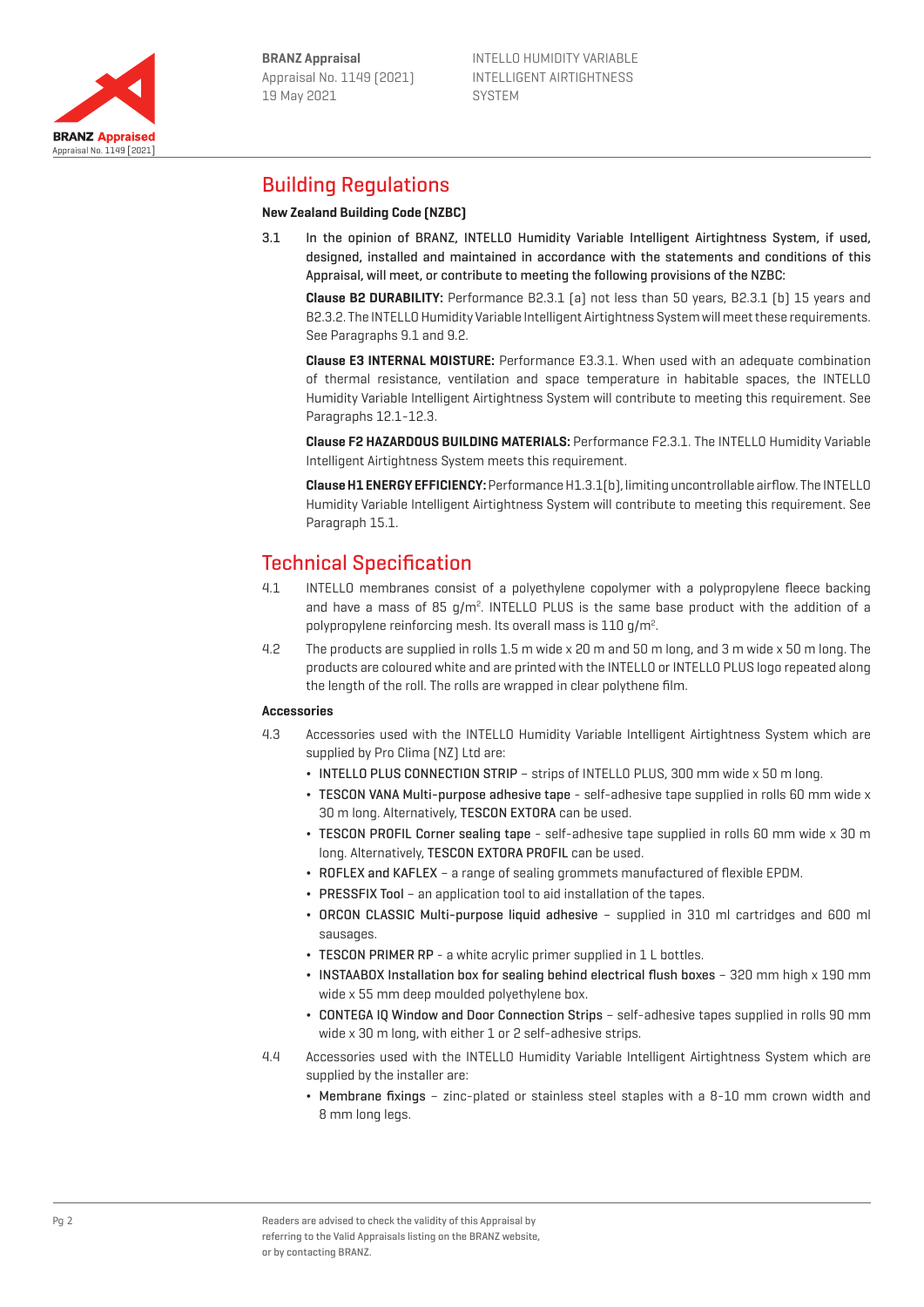

# Handling and Storage

5.1 Handling and storage of the product and accessories, whether on-site or off-site, is under the control of the installer. The rolls must be protected from damage and weather. The rolls of INTELLO membrane must be stored flat, under cover, away from ultraviolet (UV) light, in clean, dry conditions and must not be crushed.

# Technical Literature

6.1 Refer to the Appraisals listing on the BRANZ website for details of the current Technical Literature for the INTELLO Humidity Variable Intelligent Airtightness System. The Technical Literature must be read in conjunction with this Appraisal. All aspects of design, use, installation and maintenance contained in the Technical Literature and within the scope of this Appraisal must be followed.

# Design Information

## General

- 7.1 INTELLO membranes function as an air barrier to limit air infiltration between the indoor and outside environments. Controlling air leakage contributes to improving the thermal efficiency of a building, as it reduces the heat lost from uncontrolled air flows, particularly for fibrous insulation as the R-value is reduced due to air infiltration. Controlling air leakage can also reduce the chance of interstitial condensation, because it can help prevent moist air reaching any surfaces that may be colder than the dew point of the moist air. Whilst limiting uncontrolled air infiltration is desirable from an energy and building durability standpoint, it is important that adequate ventilation levels are provided for indoor air quality.
- 7.2 INTELLO membranes can function as a vapour control layer to lessen diffusion between the indoor and outside environments. If it is desired to lessen the rate of diffusion through the building envelope, INTELLO membranes can be used because they have a higher vapour resistance under normal operating conditions than the materials typically used in walls and roofs. Under typical winter conditions, this has the effect of lowering the vapour pressure (and consequently the relative humidity) at the locations outboard of the membrane. The general rule of thumb is to have the highest vapour resistance in the wall on the warm side of the insulation in winter.
- 7.3 INTELLO membranes are not what has been traditionally referred to as a 'vapour barrier'. Under normal operating conditions they have a moderate vapour resistance. This means that they can reduce the rate of diffusion through the wall, not eliminate it. In the event that there is liquid water in the wall, the vapour resistance of the membrane is such that water vapour can diffuse through it i.e. the wall can still dry to the inside, in much the same way as 'typical' New Zealand walls.
- 7.4 The vapour diffusion resistance for the product varies depending on the relative humidity (RH) from 1.25 MN s/g to 125 MN s/g. INTELLO has a specific moisture profile (vapour resistance versus relative humidity). At an RH of 70%, the vapour resistance is 10 MN s/g and at an RH of 60% the vapour resistance is 7.5 MN s/g. During 'winter' conditions the vapour resistance increases preventing water vapour from moving from the building interior to the exterior. In 'summer' conditions the vapour resistance decreases, allowing vapour to flow from the building structure to the building interior.
- 7.5 INTELLO and INTELLO PLUS membranes are not vapour barriers. The product is fitted to the insideface of the building envelope on the warm side of the thermal insulation.
- 7.6 The designer must consider the intended and future occupancy of the building and provide adequate ventilation mechanisms (e.g. openable windows and doors, mechanical ventilation systems), appropriate to the expected moisture loading and occupancy.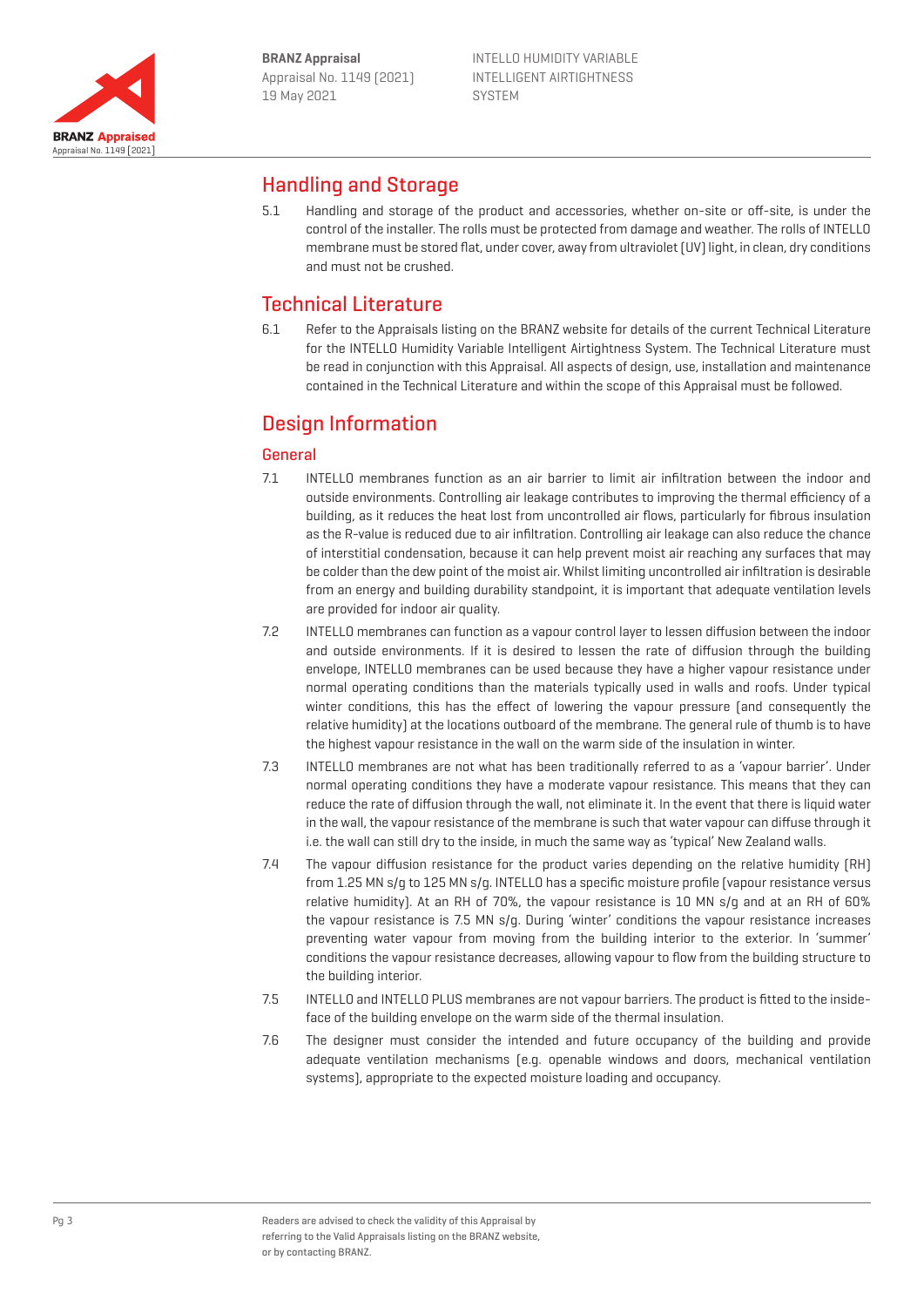

#### **WUFI® Software**

7.7 WUFI® is computer software developed by the Fraunhofer Institute for Building Physics that allows modelling of heat and moisture flows through building elements. The software may be used to model buildings that are to incorporate the INTELLO Humidity Variable Intelligent Airtightness System. The WUFI® properties for the INTELLO membrane are contained within WUFI® software. Modelling must be undertaken by a competent and appropriately qualified person, using relevant parameters appropriate to New Zealand conditions, for the intended building site.

#### **Blower Door Tests**

7.8 The quality of airtightness is determined by the freedom from air leakage in the building envelope. To verify the airtightness of the complete building, Blower Door testing should be completed prior to installation of internal linings in accordance with the Technical Literature and AS/NZS 9972 or EN 13829. Typical airtightness targets are < n50=3 air changes per hour (ACH) or < 1.5 ACH for buildings with a balanced heat recovery ventilation system. Remedial work may be required to seal air leakage paths in the building prior to installation of the internal linings, to achieve the desired airtightness target.

#### **Ceilings**

7.9 Timber ceiling battens are fixed conventionally to the underside of the ceiling rafters over the INTELLO membrane. Steel ceiling battens are also fixed directly to the underside of the ceiling rafters without using the clips/hangers that are typically part of these ceiling systems. Installation should then follow the lining supplier's instructions.

#### **Walls**

7.10 INTELLO membranes can be fitted directly over the wall framing or under battens used to form a cavity. This cavity can be used for small services such as water supply pipework.

#### **Mid- Floors**

7.11 Where the INTELLO Humidity Variable Intelligent Airtightness System is used in multi-level construction, the airtightness must be detailed to be continuous. Refer to the Technical Literature for detailing options.

#### **Structure**

8.1 The use of the INTELLO Humidity Variable Intelligent Airtightness System installed in conjunction with internal sheet lining bracing systems has not been assessed and is outside the scope of this Appraisal.

#### **Durability**

9.1 The INTELLO Humidity Variable Intelligent Airtightness System meets code compliance with NZBC Clause B2.3.1 (a) not less than 50 years when used behind internal linings with a NZBC durability requirement of not less than 50 years, e.g. linings for fire rated load-bearing walls; and code compliance with NZBC Clause B2.3.1 (b) 15 years when used where the internal lining durability requirement is 15 years, e.g. shower linings.

#### **Serviceable Life**

9.2 Provided the internal lining is maintained in accordance with the lining manufacturer's instructions and the lining remains sound, the INTELLO Humidity Variable Intelligent Airtightness System is expected to have a serviceable life equal to that of the internal lining.

## Prevention of Fire Occurring

10.1 Separation or protection must be provided to INTELLO membranes from heat sources such as fireplaces, heating appliances, flues and chimneys. Part 7 of NZBC Acceptable Solutions C/AS1, C/AS2 and NZBC Verification Method C/VM1 provide methods for separation and protection of combustible materials from heat sources.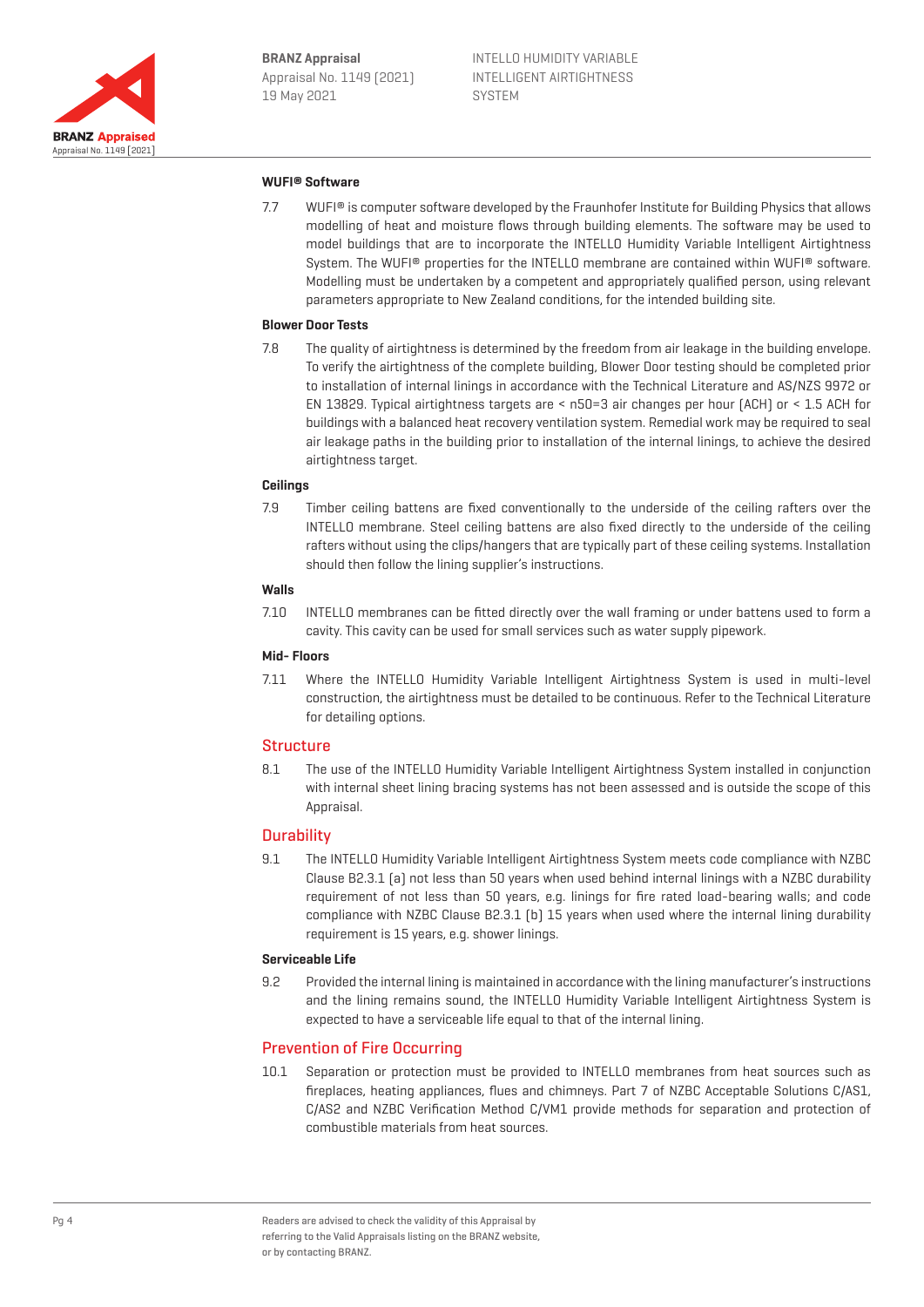

## External Moisture

11.1 During 'summer' conditions, the INTELLO Humidity Variable Intelligent Airtightness System permits drying of the building fabric to the building interior. This can contribute to the building meeting the requirements of NZBC Performance Clause E2.3.6.

#### Internal Moisture

- 12.1 Although NZBC Clause E3 covers the accumulation of internal moisture, the Acceptable Solution E3/AS1 makes no specific reference to the requirements and characteristics of barriers to airflow within the concealed spaces in buildings, such as within the wall or ceiling structure.
- 12.2 Where possible, moisture sources should be controlled at their origin.
- 12.3 As with all buildings, appropriate levels of ventilation must be provided in buildings fitted with the INTELLO Humidity Variable Intelligent Airtightness System, in accordance with NZBC Performance Clause G4. Where there is a risk that passive ventilation options may not be utilised by building occupants, then installation of permanent ventilation solutions should be considered (e.g. mechanical ventilation systems).

#### Ventilation

13.1 Adequate ventilation must be provided to the building in accordance with NZBC Clause G4 Ventilation.

## Air Infiltration

- 14.1 Air infiltration is the uncontrolled movement of air through the building envelope. Air infiltration has traditionally provided background 'ventilation' in New Zealand buildings. However, this is uncontrolled and can cause discomfort to occupants as well as potential damage to the building fabric.
- 14.2 The INTELLO Humidity Variable Intelligent Airtightness System reduces air infiltration by providing an airtightness layer and when used in conjunction with controlled ventilation measures such as passive ventilation and/or mechanical ventilation systems, can minimise air infiltration.
- 14.3 Airtightness should form part of a balanced package of thermal insulation and ventilation measures.

## Energy Efficiency

15.1 NZBC Performance Clause H1.3.1(b) requires that the building envelope enclosing spaces where the temperature and humidity (or both) are modified must be constructed to limit uncontrollable airflow. As INTELLO membranes have an airtightness greater than  $0.1$  MNs/ $m<sup>3</sup>$  units, they can contribute to limiting airflow. Thermal insulation must still be installed in the building as required by NZBC Performance Clause H1.3.1(a).

## Installation Information

## Installation Skill Level Requirements

16.1 Installation must always be carried out in accordance with the INTELLO Humidity Variable Intelligent Airtightness System Technical Literature and this Appraisal by, or under the supervision of, a Licensed Building Practitioner (LBP) with the relevant Licence Class.

## INTELLO Installation

- 17.1 Ensure all insulation and services are in position before the INTELLO membrane is applied over the framing. Check that the wall or ceiling framing where the INTELLO membrane is to be installed is free of surface contaminants and protrusions such as splinters and nails which could puncture the membrane. As the INTELLO membrane is bonded to the floor, the floor must be free from dust and other contaminants which could affect the adhesive bond.
- 17.2 The moisture content of timber framing and any battens must be at the minimum level required by the lining supplier prior to installation of the INTELLO membrane.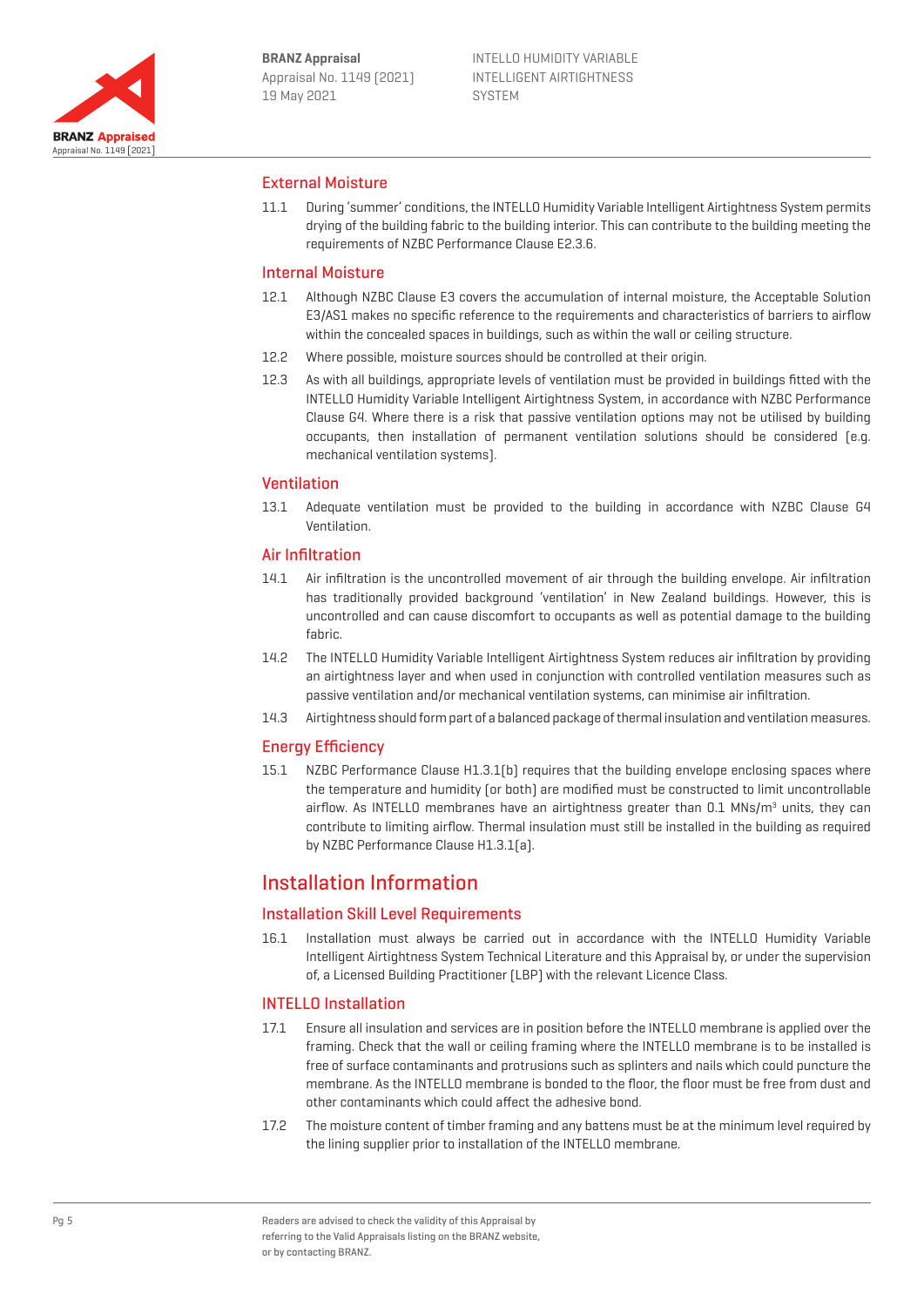

- 17.3 The first layer of INTELLO membrane is run horizontally along walls 1.47 m above floor level, with the printed face facing towards the building interior. The membrane must overhang at the bottom by 20 mm to allow a flap to be bonded to the floor. This flap is adhered to the floor with a continuous 5 mm bead of ORCON CLASSIC adhesive.
- 17.4 The membrane is fixed at maximum 100 mm centres to all framing members with staples. The membrane must be pulled taut over the framing before fixing.
- 17.5 Subsequent layers of INTELLO must overlap the lower layer by minimum 100 mm. End laps must be made over framing and be no less than 150 mm wide. To assist with achieving the correct lap dimension, INTELLO membrane has a 100 mm lap line printed continuously along the top face. All laps are taped with a continuous layer of TESCON VANA tape, applied with the PRESSFIX tool.
- 17.6 The INTELLO membrane is fixed to the ceiling supports in a similar fashion to walls, so that both are completely covered with the INTELLO membrane. Laps must be taped with TESCON VANA tape.
- 17.7 At corners or tight junctions, the membrane may be taped with TESCON PROFIL tape, instead of TESCON VANA tape.
- 17.8 When the INTELLO membrane meets window or door openings with reveals, the membrane is sealed to the window or door reveal with TESCON VANA or TESCON PROFIL. For windows and doors without reveals, CONTEGA IQ strips are used to seal the INTELLO membrane to the window or door frame.
- 17.9 When installing Pro Clima tapes on difficult to bond substrates, TESCON PRIMER RP may be used.
- 17.10 Pipes and cables which penetrate through the INTELLO membrane are sealed with ROFLEX or KAFLEX sealing grommets.
- 17.11 INSTAABOXES are installed behind electrical outlets and taped to the INTELLO membrane to provide an airtight seal. The INSTAABOXES should be located adjacent to a framing member to provide a fixing location for flush boxes.
- 17.12 Any damaged areas of INTELLO membrane, such as tears, holes or gaps around service penetrations, must be sealed. Damaged areas can be repaired by covering with new material lapping the damaged area by at least 150 mm and taping, or by taping small tears with TESCON VANA tape.
- 17.13 Wall and ceiling battens are fixed over the INTELLO membrane in accordance with the Technical Literature.
- 17.14 The airtightness of the building should be verified by a 'Blower Door test' operated in accordance with AS/NZS 9972 or EN 13829, prior to installation of the internal linings. Remedial work may be required to identify and rectify air leakage paths prior to installation of the internal linings.

#### **Inspections**

18.1 The Technical Literature must be referred to during the inspection of INTELLO Humidity Variable Intelligent Airtightness System installations.

## Basis of Appraisal

The following is a summary of the technical investigations carried out:

#### **Tests**

- 19.1 Testing of the long-term adhesion of the components of the INTELLO Humidity Variable Intelligent Airtightness System to a variety of substrates has been completed by BRANZ.
- 19.2 Testing of mechanical properties of the INTELLO membranes has been completed by overseas laboratories. The results have been reviewed by BRANZ technical experts.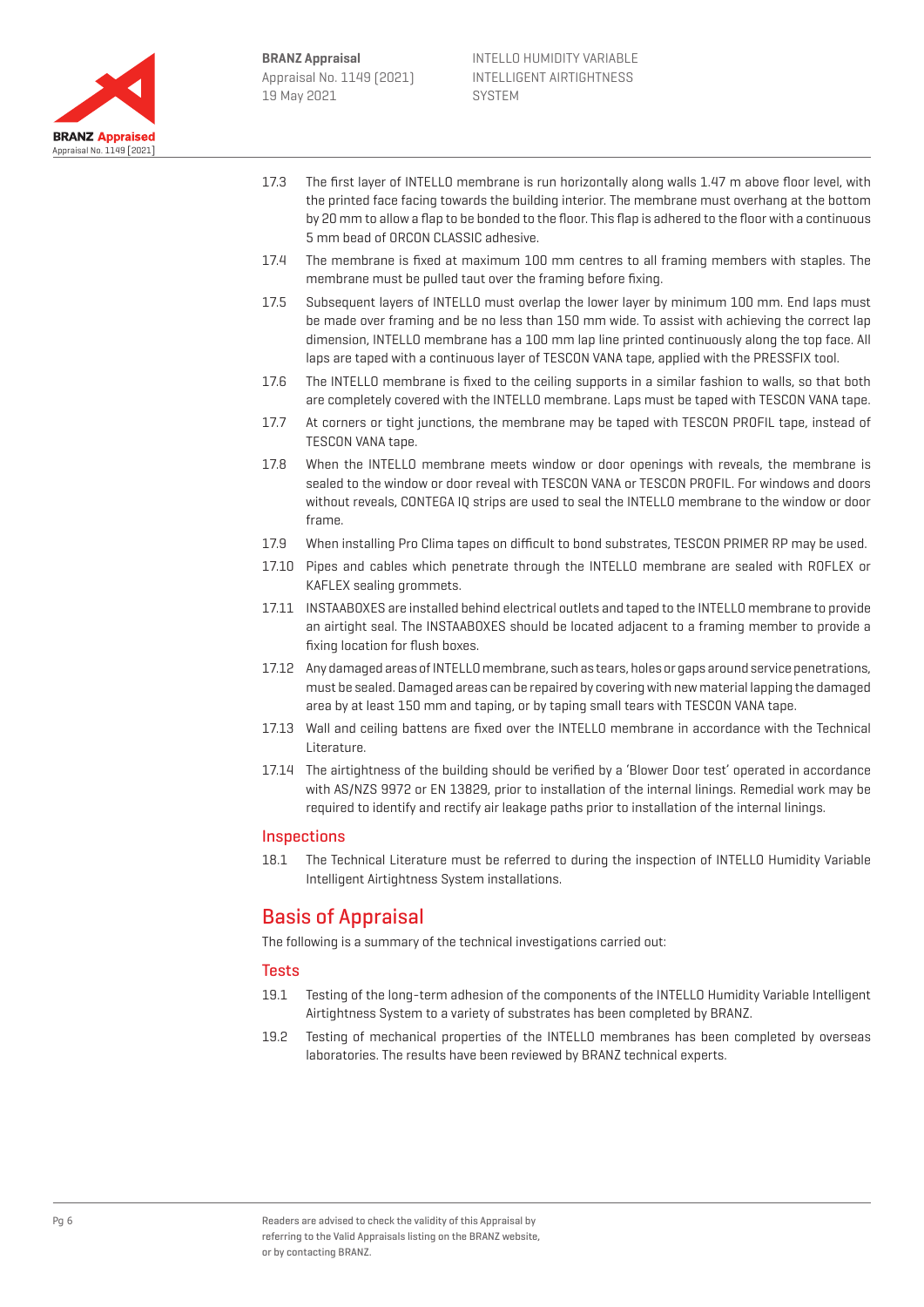

## Other Investigations

- 20.1 A durability opinion has been given by BRANZ technical experts.
- 20.2 The practicability of installation of the INTELLO Humidity Variable Intelligent Airtightness System has been assessed by BRANZ and found to be satisfactory.
- 20.3 The Technical Literature, including installation instructions, has been examined by BRANZ and found to be satisfactory.

### **Quality**

- 21.1 The manufacture of INTELLO membranes has been examined on behalf of BRANZ, including methods adopted for quality control. Details regarding the quality and composition of the materials used were obtained by BRANZ and found to be satisfactory. BRANZ has also taken note of product certifications issued for the product by the British Board of Agrément (BBA) and the Deutsches Institut für Bautechnik (DIBt).
- 21.2 The quality of supply to the market is the responsibility of Pro Clima (NZ) Ltd.
- 21.3 Building designers are responsible for the design of the building, and for the incorporation of the INTELLO Humidity Variable Intelligent Airtightness System into their design in accordance with the instructions of Pro Clima (NZ) Ltd.
- 21.4 Quality of installation is the responsibility of the installer in accordance with the instructions of Pro Clima (NZ) Ltd.

## Sources of Information

- ¬ AS/NZS 9972: 2015 Thermal performance of buildings Determination of air permeability of buildings - Fan pressurization method.
- ¬ BBA Agrément Certificate 14/5155 Pro Clima Intelligent Vapour Control and Airtight Systems, Intello and Intello Plus.
- ¬ BRANZ Study Report SR344 [2016] Vapour control in New Zealand walls, 2016.
- ¬ Determination 2011/050 The code compliance of a vapour-control membrane system to a house at 12 Mystery Grove, Queenstown. Department of Building and Housing.
- ¬ Deutsches Institut für Bautechnik (DIBT), European Technical Assessment ETA-18/114 for Humiditydependent vapour control layers INTELLO and INTELLO PLUS, issued 28 November 2019.
- ¬ EN 13829:2001 Thermal performance of buildings Determination of air permeability of buildings Fan pressurization method.
- ¬ NASH Standard Part Two: 2019 Light Steel Framed Buildings.
- ¬ NZS 3604: 2011 Timber-framed buildings.
- ¬ Ministry of Business, Innovation and Employment Record of amendments Acceptable Solutions, Verification Methods and handbooks.
- ¬ The Building Regulations 1992.